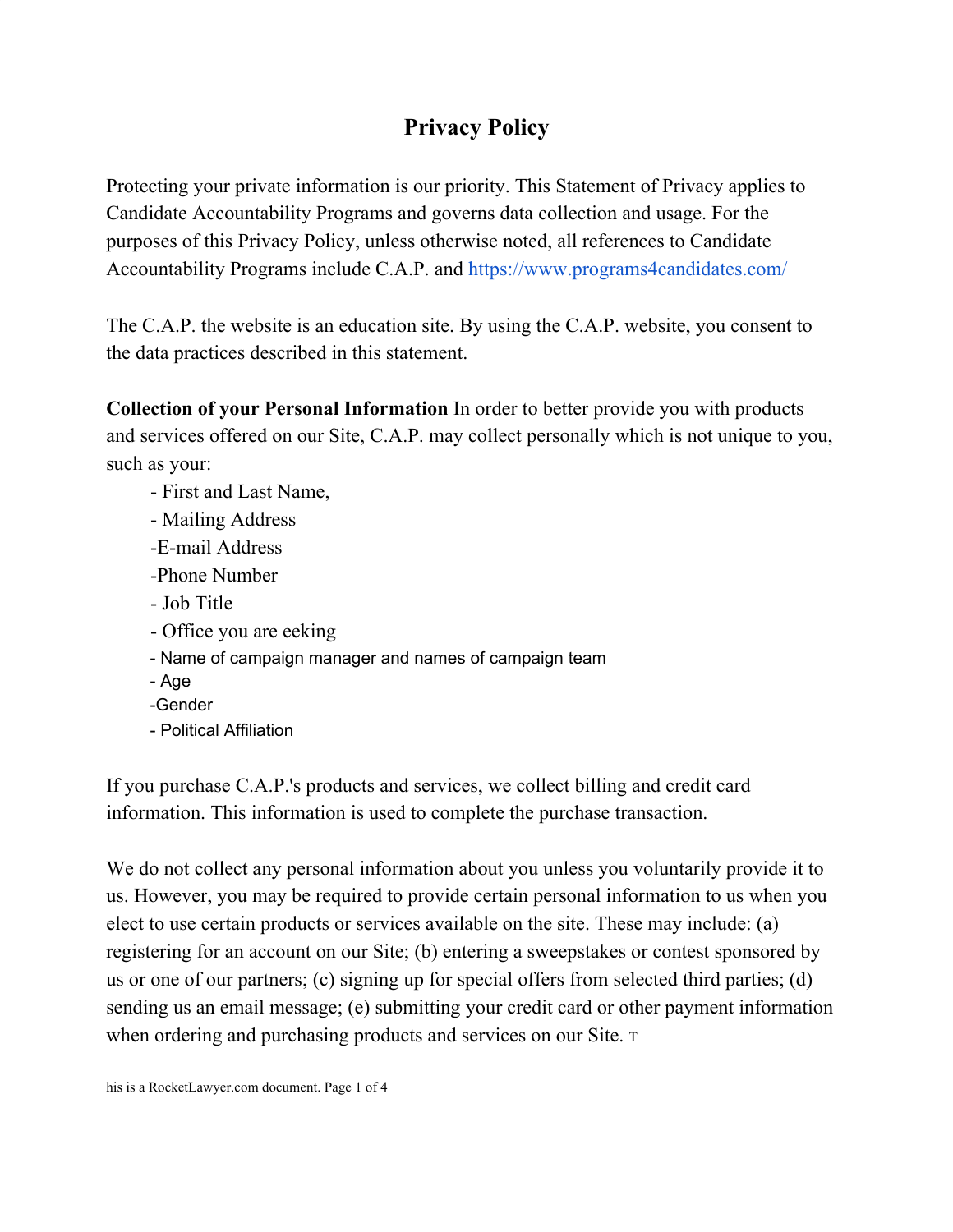To wit, we will use your information for, but not limited to, communicating with you in relation to services

and/or products you have requested from us. We also may gather additional personal or non-personal information in the future.

**Use of your Personal Information** C.A.P. collects and uses your personal information to operate its website(s) and deliver the services you have requested.

C.A.P. may also use your personally identifiable information to inform you of other products or services available from C.A.P. and its affiliates.

Sharing Information with Third Parties C.A.P. does not sell, rent or lease its customer lists to third parties.

C.A.P. may share data with trusted partners to help perform statistical analysis, send you email or postal mail, provide customer support, or arrange for deliveries. All such third parties are prohibited from using your personal information except to provide these services to C.A.P., and they are required to maintain the confidentiality of your information.

C.A.P. may disclose your personal information, without notice, if required to do so by law or in the good faith belief that such action is necessary to: (a) conform to the edicts of the law or comply with legal process served on C.A.P. or the site; (b) protect and defend the rights or property of C.A.P.; and/or (c) act under exigent circumstances to protect the personal safety of users of C.A.P., or the public.

**Tracking User Behavior** C.A.P. may keep track of the websites and pages our users visit within C.A.P., in order to determine what C.A.P. services are the most popular. This data is used to deliver customized content and advertising within C.A.P. to customers whose behavior indicates that they are interested in a particular subject area.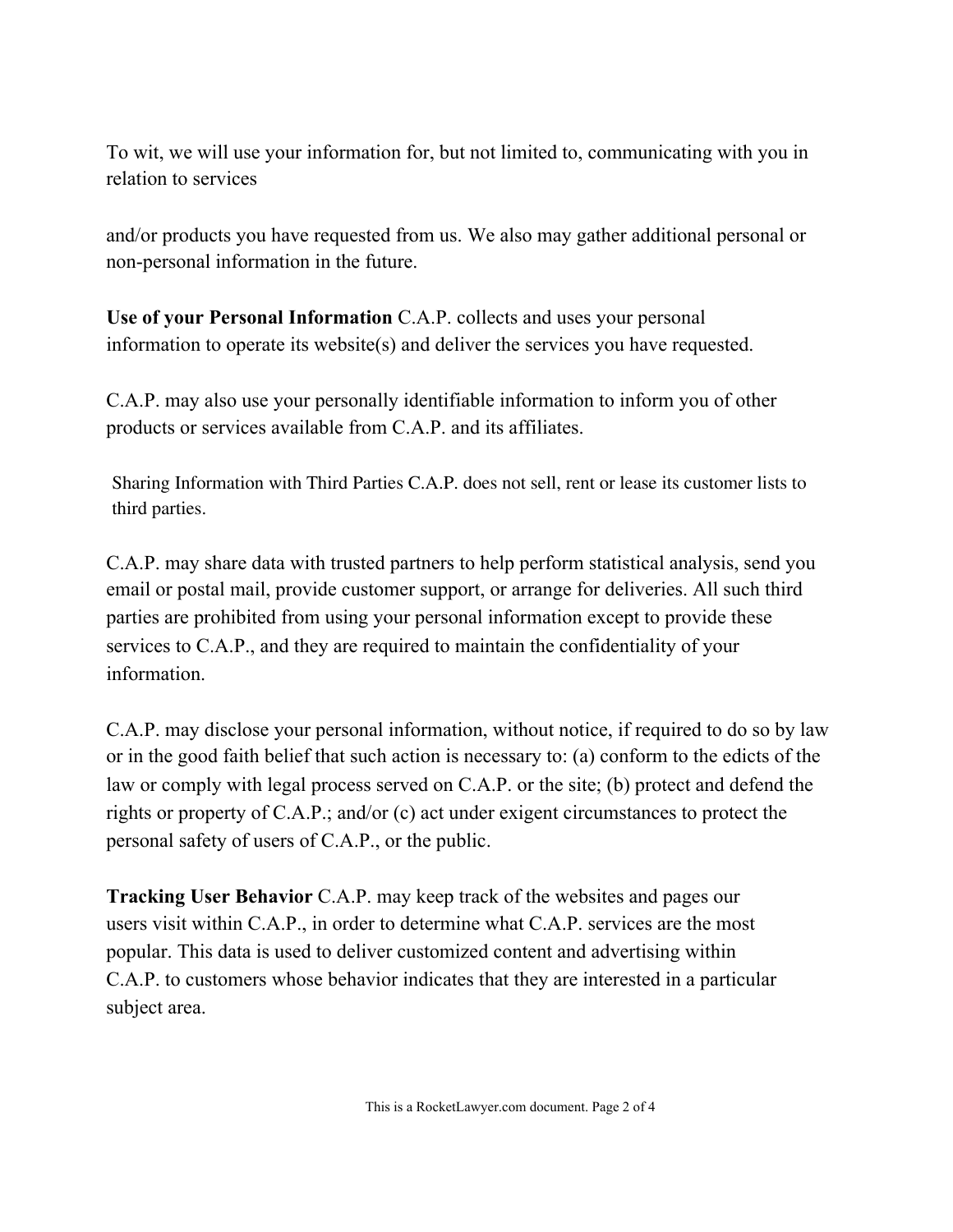**Automatically Collected Information** Information about your computer hardware and software may be automatically collected by C.A.P.. This information can include: your IP address, browser type, domain names, access times and referring website addresses. This information is used for the operation of the service, to maintain quality of the service, and to provide general statistics regarding use of the C.A.P. website.

**Use of Cookies** The C.A.P. website may use "cookies" to help you personalize your online experience. A cookie is a text file that is placed on your hard disk by a web page server. Cookies cannot be used to run programs or deliver viruses to your computer. Cookies are uniquely assigned to you, and can only be read by a web server in the domain that issued the cookie to you.

One of the primary purposes of cookies is to provide a convenience feature to save you time. The purpose of a cookie is to tell the Web server that you have returned to a specific page. For example, if you personalize C.A.P. pages, or register with C.A.P. site or services, a cookie helps C.A.P. to recall your specific information on subsequent visits. This simplifies the process of recording your personal information, such as billing addresses, shipping addresses, and so on. When you return to the same C.A.P. website, the information you previously provided can be retrieved, so you can easily use the C.A.P. features that you customized.

You have the ability to accept or decline cookies. Most Web browsers automatically accept cookies, but you can usually modify your browser setting to decline cookies if you prefer. If you choose to decline cookies, you may not be able to fully experience the interactive features of the C.A.P. services or websites you visit.

**Links** This website contains links to other sites. Please be aware that we are not responsible for the content or privacy practices of such other sites. We encourage our users to be aware when they leave our site and to read the privacy statements of any other site that collects personally identifiable information.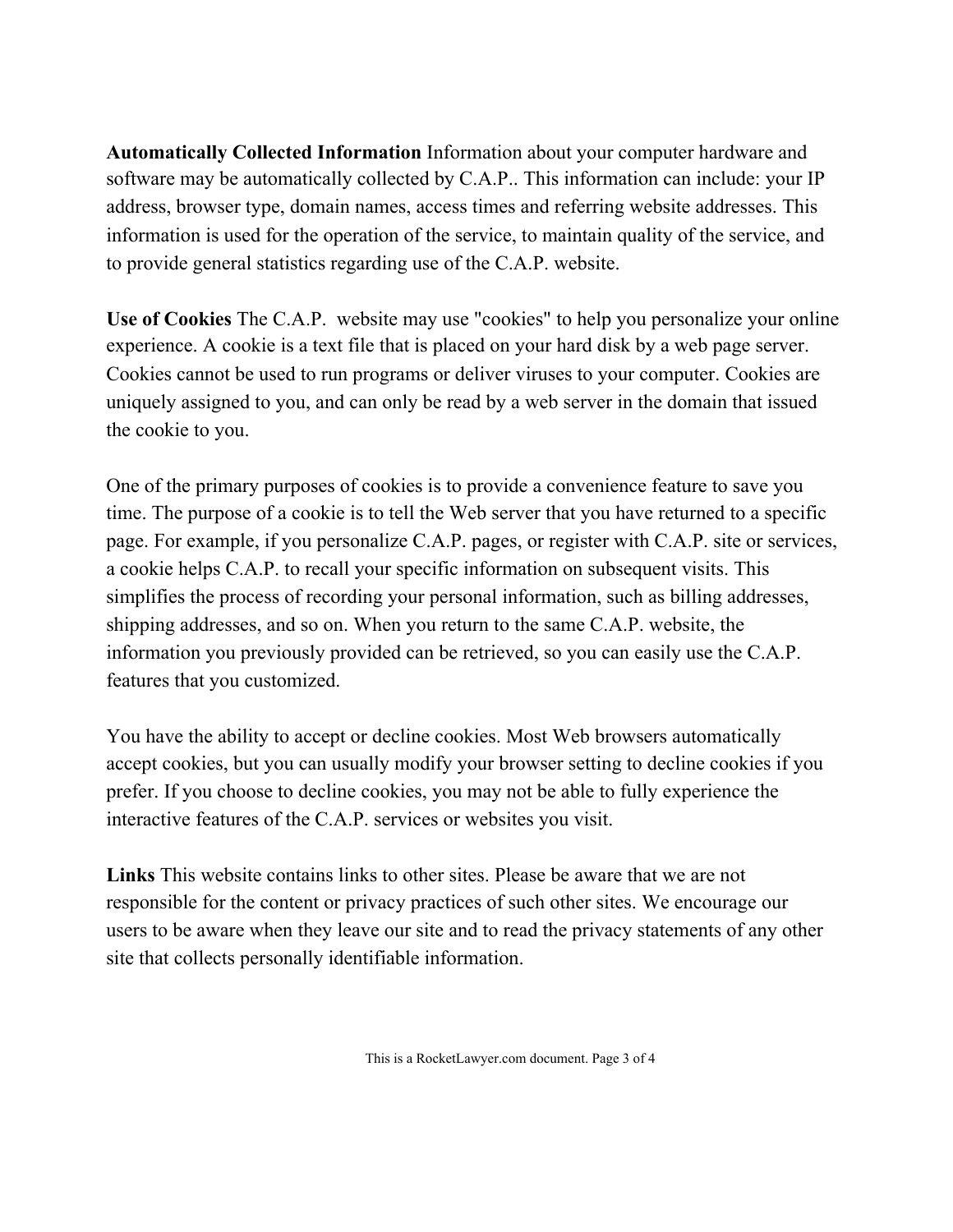**Children Under Thirteen** C.A.P. does not knowingly collect personally identifiable information from children under the age of thirteen. If you are under the age of thirteen, you must ask your parent or guardian for permission to use this website.

**E-mail Communications** From time to time, C.A.P. may contact you via email for the purpose of providing announcements, promotional offers, alerts, confirmations, surveys, and/or other general communication. In order to improve our Services, we may receive a notification when you open an email from C.A.P. or click on a link therein.

If you would like to stop receiving marketing or promotional communications via email from C.A.P., you may opt out of such communications by Reply STOP or click on the Unsubscribe button..

**External Data Storage Sites** We may store your data on servers provided by third party hosting vendors with whom we have contracted.

**Changes to this Statement** C.A.P. reserves the right to change this Privacy Policy from time to time. We will notify you about significant changes in the way we treat personal information by sending a notice to the primary email address specified in your account, by placing a prominent notice on our site, and/or by updating any privacy information on this page. Your continued use of the Site and/or Services available through this Site after such modifications will constitute your: (a) acknowledgment of the modified Privacy Policy; and (b) agreement to abide and be bound by that Policy.

**Contact Information** C.A.P. welcomes your questions or comments regarding this Statement of Privacy. If you believe that C.A.P. has not adhered to this Statement, please contact C.A.P. at:

Candidate Accountibility Programs

Email Address: